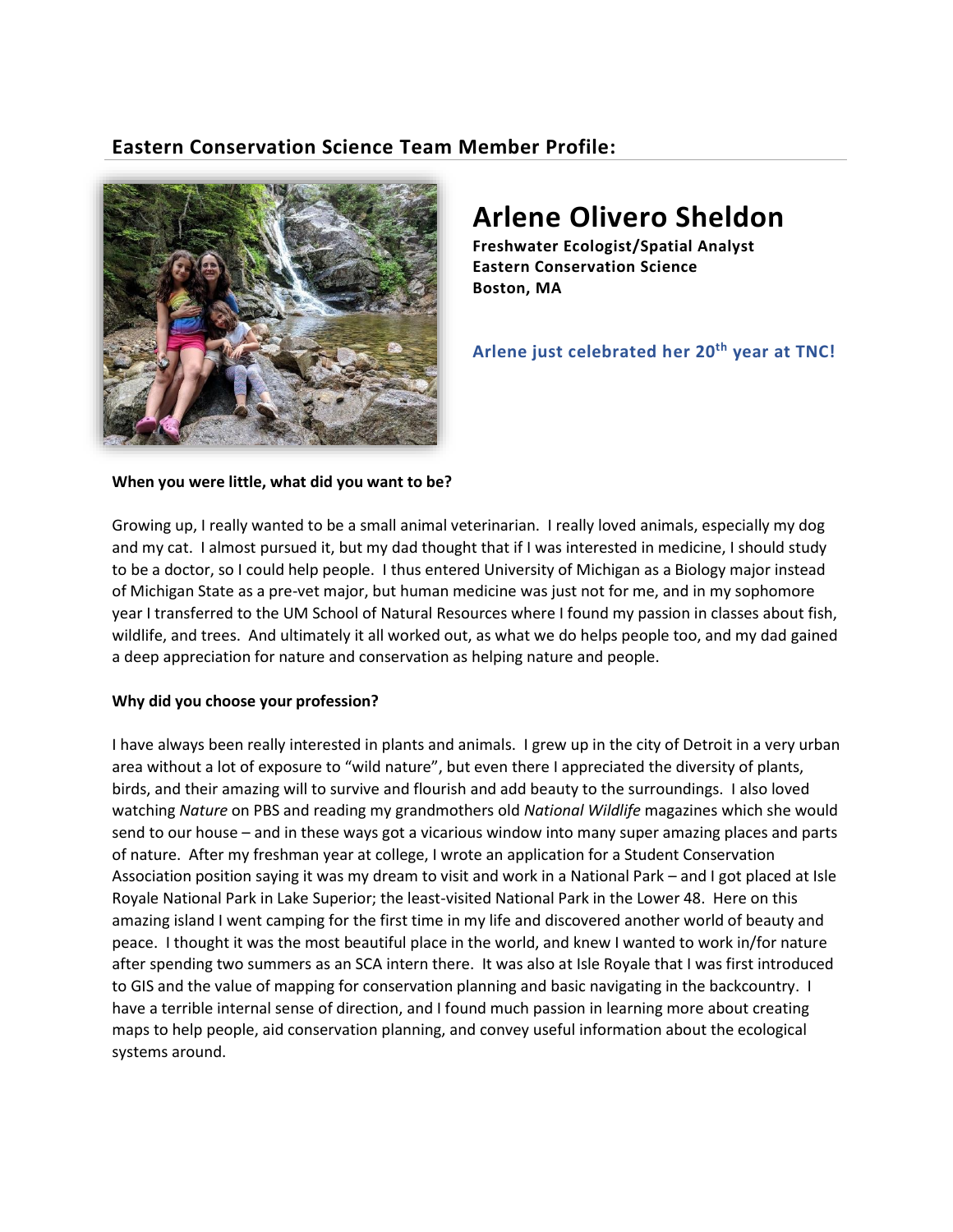#### **What's one project that you're working on right now?**

I am really excited to be working with the Freshwater Resilience CODA core team. We are looking at what methods we can use to define and map freshwater resilience across diverse regions of North America. I am enjoying learning new things from the team, and it is rewarding to see our Northeastern pilot freshwater resilience work being further built upon and refined into a method that could be applied to provide a robust perspective on North American freshwater ecosystem resilience.

#### **What was an accomplishment from last year that you're proud of?**

I am really proud of the Resilient and Connected Landscapes project in the Central US that we just finished last month (you can read more about it in the newsletter). It was challenging and rewarding to move from the east into the new Central U.S. geography. We worked hard to learn about the ecosystems in this new geography, explore new methods, and complete the project. The most interesting part of this analysis for me was working on a new modeling technique using Circuitscape to model downslope movement for climate relief. I had never used Circuitscape before and it was a great chance to learn a new mapping and modeling skill and apply it to our conservation planning questions.

#### **How do you spend your free time?**

These days I enjoy spending my free time playing with my kids (Elizabeth, 9 and Abigail,6). I also spend a lot of time walking our dog, gardening, and our family (minus the dog of course) all sing in the Cambridge Science Chorus.



## **Tell us about your newest family member.**

In August, we adopted a 3-year-old hound-mix from Texas. She is very sweet and the kids love her. Coincidentally, she came to us with the same name as my eldest daughter (Elizabeth). Two Elizabeths would have been too confusing, so we shortened the dog's name to Lizzy. Lizzy brings a lot of fun, love, and excitement to our house.